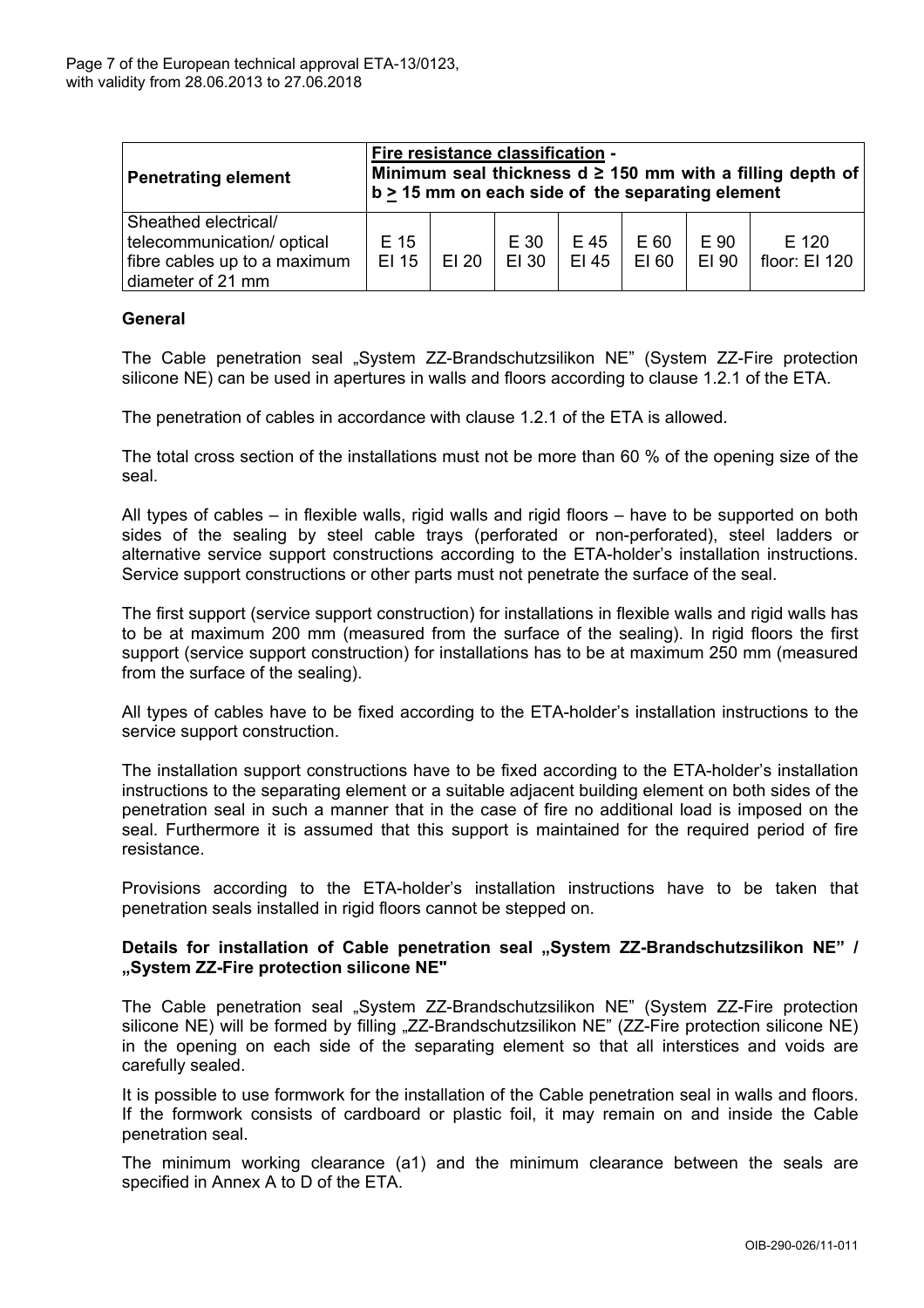

# **Details for installation in flexible wall constructions (see Annex A of the ETA)**

For walls thinner than the minimum thickness of the penetration seal (150 mm) the opening shall be lined with minimum 2 layers of  $\geq 12.5$  mm thick type F gypsum boards according to EN 520:2004 (classification A2-s1,d0 according to EN 13501-1:2007+A1:2009) or silicate- or calcium silicate boards (classification A1 according to EN 13501-1:2007+A1:2009) with a minimum density of 450 kg/m $3$  and a minimum thickness of 25 mm. The boards shall be at least 150 mm wide. The boards have to be installed and fixed according to the ETA-holder's installation instructions.

Alternatively the thickness of the wall can be increased to at least 150 mm by fitting a board frame, minimum 50 mm wide, around the opening. Minimum 1 layer of  $\geq 12.5$  mm thick type F gypsum boards according to EN 520:2004 (classification A2-s1,d0 according to EN 13501- 1:2007+A1:2009) or silicate- or calcium silicate boards (classification A1 according to EN 13501- 1:2007+A1:2009) with a minimum density of 450 kg/m<sup>3</sup> can be used. The board frame has to be installed and fixed according to the ETA-holder's installation instructions.

When no lining is necessary or a board frame is used, the whole cavity within the wall has to be filled with insulation of class A1 or A2 according to EN 13501-1:2007+A1:2009 minimum 100 mm around the aperture.

Joints between the lining and the aperture have to be filled with "ZZ-Brandschutzsilikon NE" (ZZ-Fire protection silicone NE), plaster or mineral mortar on both sides of the sealing according to the ETA-holder's installation instructions.

For timber stud walls there must be a minimum distance of 100 mm of the seal to any timber stud. The cavity between timber stud and seal must be closed completely with insulation with classification A1 or A2-s1,d0 according to EN 13501-1:2007+A1:2009. The dimensions of the timber studs shall be  $\geq$  50 mm x 75 mm (breadth / depth).

#### **Details for installation in rigid walls (see Annex B and C of the ETA)**

For walls thinner than the minimum thickness of the penetration seal (150 mm) the opening shall be lined with minimum 2 layers of  $\geq 12.5$  mm thick type F gypsum boards according to EN 520:2004 (classification A2-s1,d0 according to EN 13501-1:2007+A1:2009) or silicate- or calcium silicate boards (classification A1 according to EN 13501-1:2007+A1:2009) with a minimum density of 450 kg/m<sup>3</sup> and a minimum thickness of 25 mm. The boards shall be at least 150 mm wide. The boards have to be installed and fixed according to the ETA-holder's installation instructions.

Alternatively the thickness of the wall can be increased to at least 150 mm by fitting a board frame, minimum 50 mm wide, around the opening. Minimum 1 layer of  $\geq 12.5$  mm thick type F gypsum boards according to EN 520:2004 (classification A2-s1,d0 according to EN 13501- 1:2007+A1:2009) or silicate- or calcium silicate boards (classification A1 according to EN 13501- 1:2007+A1:2009) with a minimum density of 450 kg/m<sup>3</sup> can be used. The board frame has to be installed and fixed according to the ETA-holder's installation instructions.

#### **Details for installation in rigid floors (see Annex C of the ETA)**

No additional information required.

# **2.4 Hygiene, health and environment**

2.4.1 Air permeability

No Performance Determined.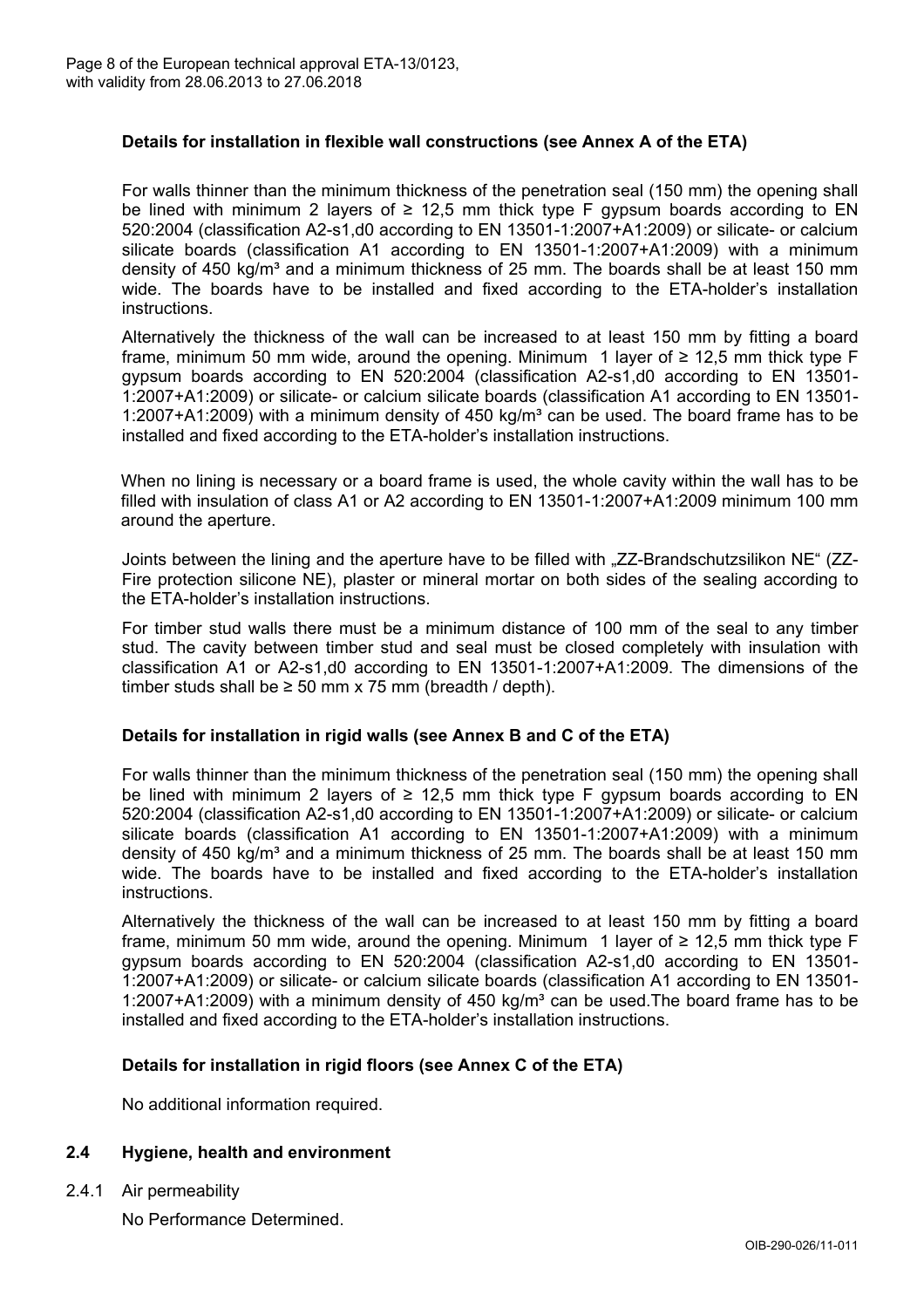

2.4.2 Water permeability

No Performance Determined.

2.4.3 Release of dangerous substances

According to the manufacturer's declaration, the product specification has been compared with the list of dangerous substances of the European Commission to verify that it does not contain such substances above the acceptable limits.

A written declaration in this respect was submitted by the ETA-holder.

In addition to the specific clauses relating to dangerous substances contained in this ETA, there may be other requirements applicable to the products falling within its scope (e.g. transposed European legislation and national laws, regulations and administrative provisions). In order to meet the provisions of the Construction Products Directive, these requirements need also to be complied with, when and where they apply.

### **2.5 Safety in use**

- 2.5.1 Mechanical resistance of stability No Performance Determined.
- 2.5.2 Resistance to impact/movement No Performance Determined.
- 2.5.3 Adhesion No Performance Determined.

# **2.6 Protection against noise**

2.6.1 Airborne sound insulation No Performance Determined.

# **2.7 Energy economy and heat retention**

2.7.1 Thermal properties

No Performance Determined.

2.7.2 Water vapour permeability

No Performance Determined.

### **2.8 General aspects relating to fitness for use**

The Cable penetration seal "System ZZ-Brandschutzsilikon NE" (System ZZ-Fire protection silicone NE) was tested according to ETAG 026-Part 2 clause 2.4.12.

The Cable penetration seal "System ZZ-Brandschutzsilikon NE" (System ZZ-Fire protection silicone NE) fulfil the requirements for the intended use category.

According to ETAG 026-Part 2 clause 2.4.12.1.3.3 the use category of "ZZ-Brandschutzsilikon NE" (ZZ-Fire protection silicone NE) is Type X, intended for use at conditions exposed to weathering.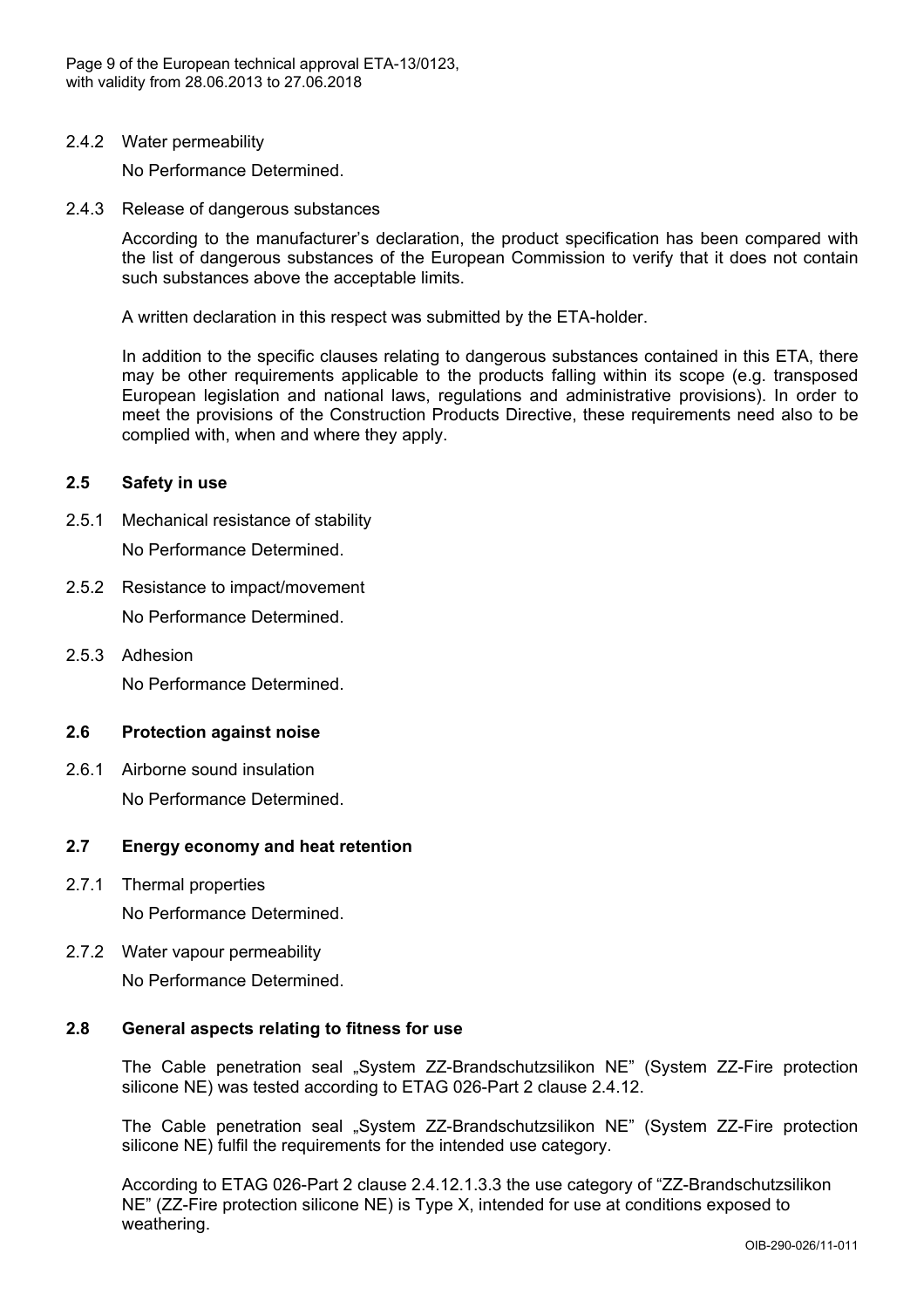

# **3 Evaluation of Conformity and CE Marking**

# **3.1 Attestation of Conformity system**

According to the Decision 1999/454/EC of the European Commission $\mathring{\text{S}}$  system 1 of the attestation of conformity applies for fire-resistance-performance. This system of attestation of conformity is to be described in the following:

System 1: Certification of the conformity of the product by a Notified Certification Body on the basis of:

- a) Tasks of the manufacturer
	- 1) Factory Production Control
	- 2) Further testing of samples taken at the factory in accordance with a prescribed control plan
- b) Tasks of the Notified Body
	- 3) Initial type-testing of the product
	- 4) Initial inspection of factory and of factory production control
	- 5) Continuous surveillance, assessment and approval of factory production control

Additionally according to the Decision 2001/596/EC of the European Commission  $\degree$  system 3 of the attestation of conformity is to be used in relation to the reaction-to-fire performance. This system of attestation of conformity is to be described in the following:

System 3: Declaration of conformity of the product by the manufacturer:

- a) Tasks of the manufacturer
	- 1) Factory Production Control
- b) Tasks of the Notified Body
	- 2) Initial type-testing of the product

# **3.2 Responsibilities**

- 3.2.1 Tasks of the manufacturer
- 3.2.1.1 Factory production control

The manufacturer shall exercise permanent internal control of production. All the elements, requirements and provisions adopted by the manufacturer shall be documented in a systematic manner in the form of written policies and procedures, including records of results performed. This production control system shall insure that the product is in conformity with this European technical approval.

The manufacturer shall draw up and keep up-to-date documents defining the factory production control that applies. The documentation to be carried out by the manufacturer and the applicable procedures shall be appropriate to the product and manufacturing process. The factory production control shall ensure the conformity of the product to an appropriate level. This involves:

- a) the preparation of documented procedures and instructions relating to factory production control operations.
- b) the effective implementation of these procedures and instructions.

 5 Official Journal of the European Communities no. L 178, 14.7.1999, p. 52

Official Journal of the European Communities no. L 209, 2.8.2001, p. 33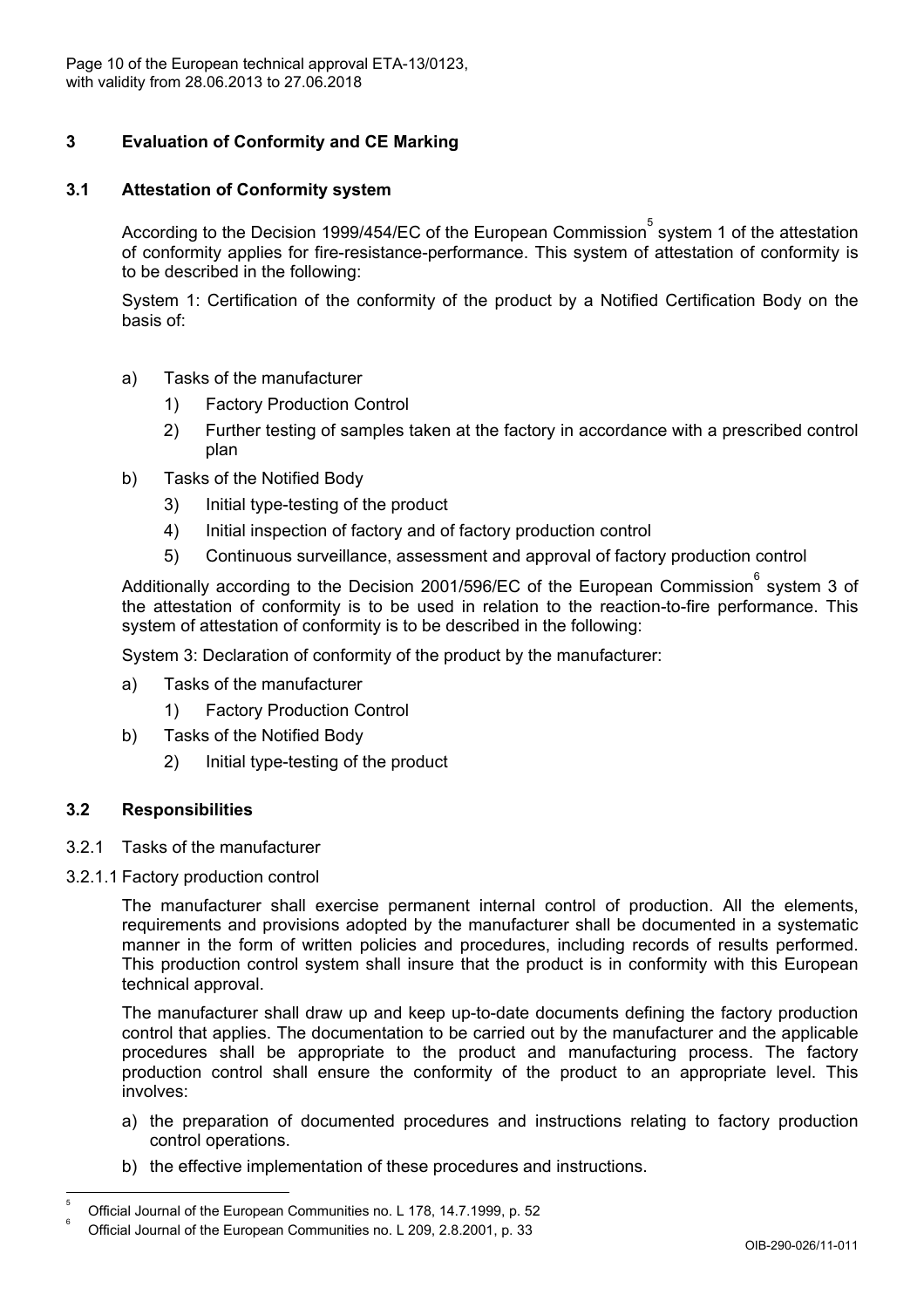

- c) the recording of these procedures and their results.
- d) the use of these results to correct any deviations, repair the effects of such deviations, treat any resulting instances of non-conformity and, if necessary, revise the factory production control to rectify the cause of non-conformity.
- e) a procedure to ensure that both the approval Body and the Notified (Certification) Bodies are advised before any significant change to the product, its components or manufacturing process, is made.
- f) a procedure to ensure that personnel involved in the production processes and the quality control procedures are qualified and adequately trained to carry out their required tasks.
- g) that all testing and measuring equipment is maintained and up to date calibration records are documented.
- h) maintenance of records to ensure every batch produced is clearly labelled with the batch number, which allows traceability to its production to be identified.

The manufacturer may only use components stated in the technical documentation of this European technical approval.

For the components which the ETA-holder does not manufacture by himself, he shall make sure that factory production control carried out by the other manufacturers gives the guaranty of the components compliance with the European technical approval.

The factory production control and the provisions taken by the ETA-holder for components not produced by himself shall be in accordance with the control plan<sup>7</sup> relating to this European technical approval which is part of the technical documentation of this European technical approval. The control plan is laid down in the context of the factory production control system operated by the manufacturer and deposited at the Österreichisches Institut für Bautechnik.

The results of factory production control shall be recorded and evaluated in accordance with the provisions of the control plan.

3.2.1.2 Other tasks of the manufacturer

The manufacturer shall provide a technical data sheet and an installation instruction with the following minimum information:

- $\triangleright$  technical data sheet:
- a) Field of application:
	- 1) Building elements for which the penetration seal is suitable, type and properties of the building elements like minimum thickness, density, and – in case of lightweight constructions – the construction requirements.
	- 2) Services for which the penetration seal is suitable, type and properties of the services like material, diameter, thickness etc. in case of pipes including insulation materials; necessary/allowed supports/fixings (e.g. cable trays).
	- 3) Limits in size, minimum thickness etc. of the penetration seal.
- b) Construction of the penetration seal including the necessary components and additional products (e.g. backfilling material) with clear indication whether they are generic or specific.
- $\triangleright$  Installation instruction:
- a) Steps to be followed.

 $\overline{a}$ 7 b) Procedure in case of retrofitting.

The manufacturer shall, on the basis of a contract, involve a body (bodies) which is (are) notified for the tasks referred to in section 3.1 in the field of approval product in order to undertake the actions laid down in section 3.3. For this purpose, the control plan referred to in sections 3.2.1.1

The control plan is a confidential part of the European technical approval and only handed over to the Notified Body or Bodies involved in the procedure of conformity.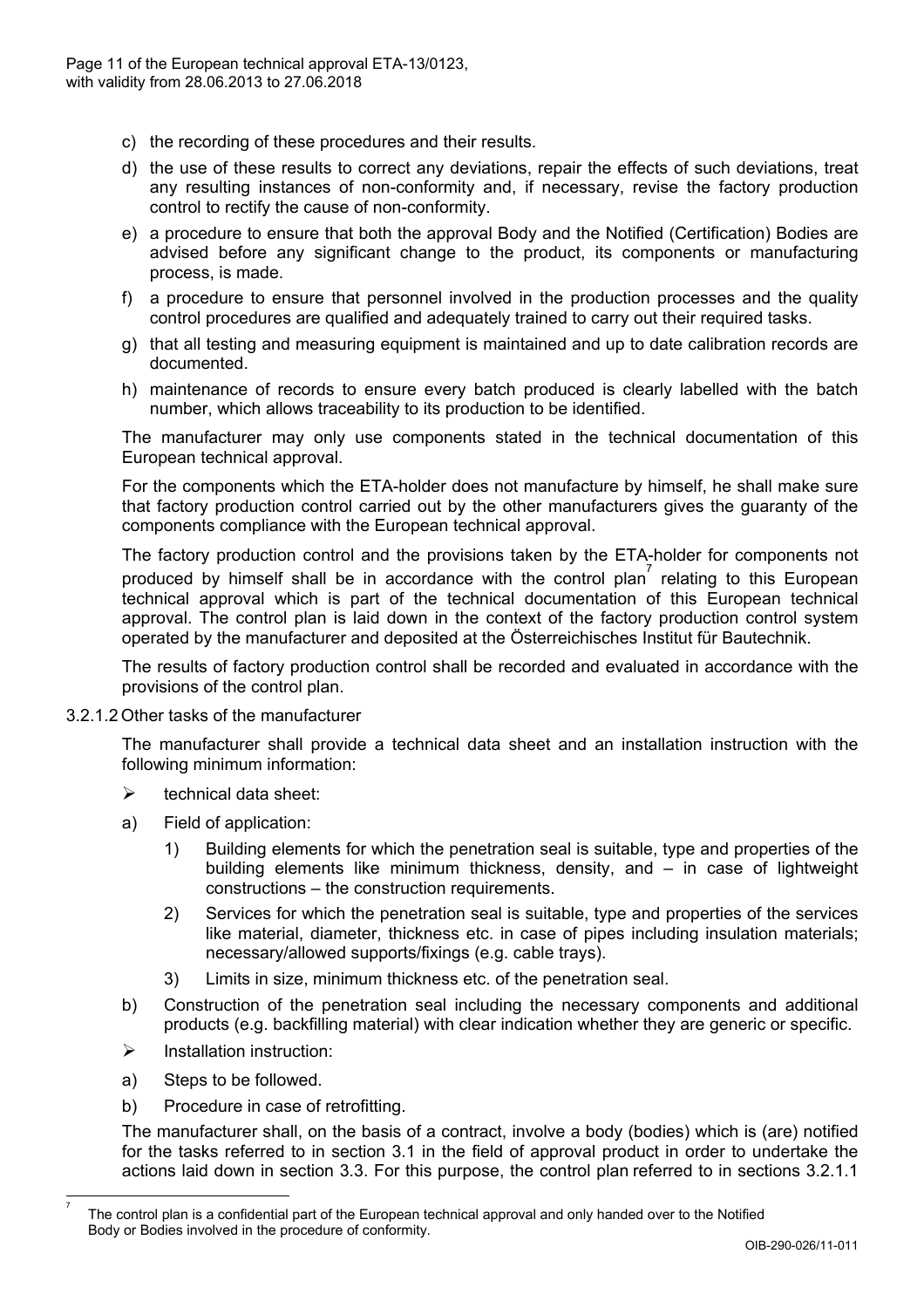

and 3.2.2 shall be handed over by the manufacturer to the Notified Body or Bodies involved.

The manufacturer shall make a declaration of conformity, stating that the construction product is in conformity with the provisions of this European technical approval

### 3.2.2 Tasks of the Notified Bodies

The Notified Body (Bodies) shall perform the:

- $\triangleright$  initial type-testing of the product The results of the tests performed as part of the assessment for the European technical approval can be used unless there are changes in the production line or plant. In such cases, the necessary initial type testing has to be agreed between the Österreichisches Institut für Bautechnik and the Notified Bodies involved.
- $\triangleright$  initial inspection of factory and of factory production control The Notified Body (Bodies) shall ascertain that, in accordance with the control plan, the factory (in particular the employees and the equipment) and the factory production control are suitable to ensure continuous and orderly manufacturing of the components according to the specifications mentioned in clause 2 of this ETA.
- $\triangleright$  continuous surveillance, assessment and approval of factory production control The Notified Body (Bodies) shall visit the factory at least once a year for surveillance of this manufacturer having a FPC system complying with a quality management system covering the manufacturing of the approval product components. It has to be verified that the system of factory production control and the specified automated manufacturing process are maintained taking into account the control plan

These tasks shall be performed in accordance with the provisions laid down in the control plan of this European technical approval.

The Notified Body (Bodies) shall retain the essential points of its (their) actions referred to above and state the results obtained and conclusions drawn in written report.

 $\triangleright$  In the case of Attestation of Conformity system 1: The Notified Body involved by the manufacturer shall issue an EC certificate of conformity of the product stating the conformity with the provisions of this European technical approval.

In cases where the provisions of the European technical approval and its control plan are no longer fulfilled, the Certification Body shall withdraw the certificate of conformity and inform the Österreichisches Institut für Bautechnik without delay.

# **3.3 CE marking**

The CE marking shall be affixed either on the product itself, on a label attached to it, on its packaging or on the commercial documents accompanying the components of the product. The letters « CE » shall be followed by the identification number of the Notified Body involved and be accompanied by the following additional information:

- the name or identifying mark and address of the ETA-holder
- the last two digits of the year in which the CE marking was affixed
- the number of the EC certificate of conformity for the product
- the number of the European technical approval
- the number of the ETAG (ETAG N° 026 part 2)
- the designation of the product (trade name)
- the use category in accordance with the ETA section 1 and 2
- for other relevant characteristics (e.g. resistance to fire) see ETA-13/0123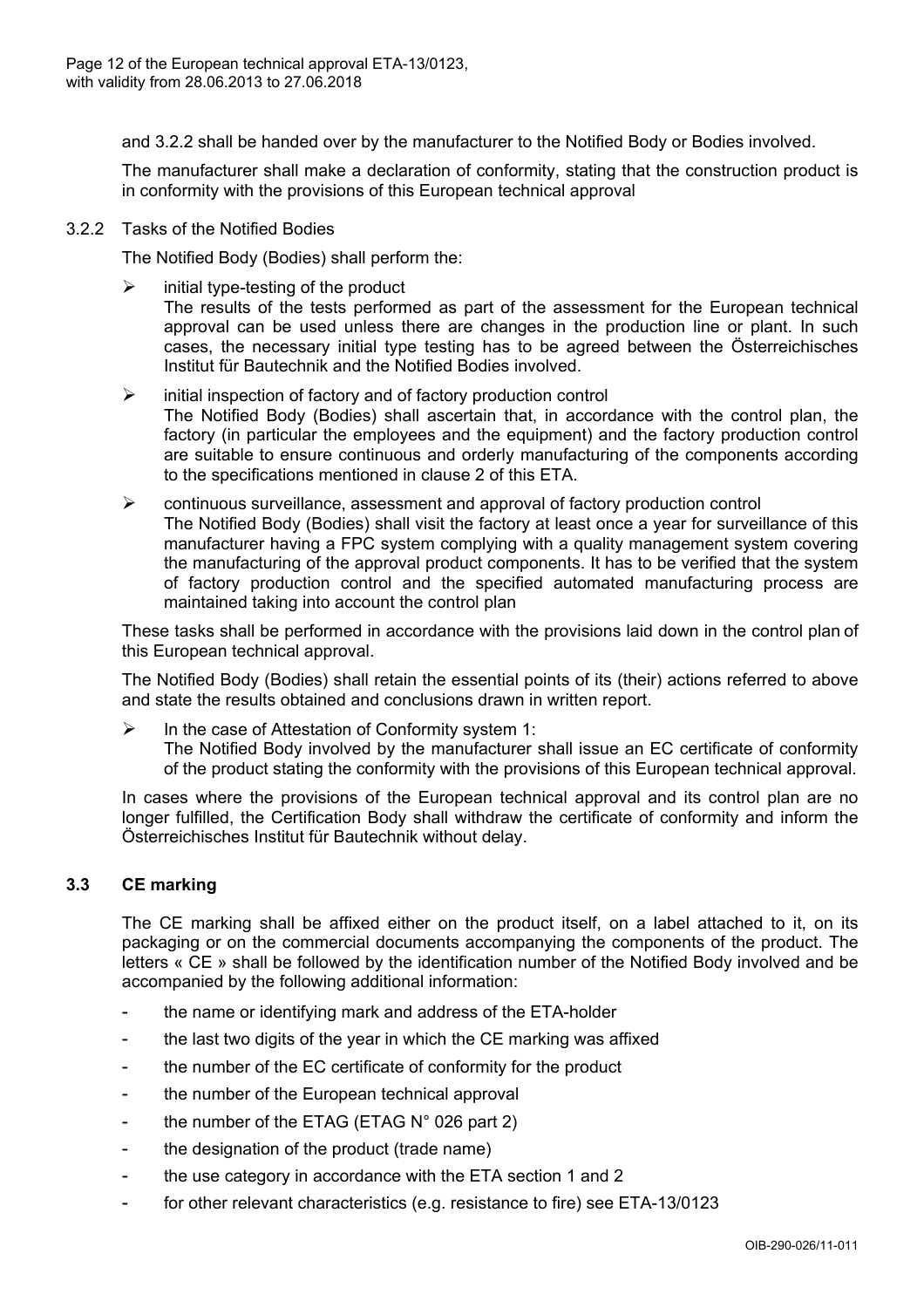

### **4 Assumptions under which the fitness of the product for the intended use was favourably assessed**

### **4.1 Manufacturing**

The European technical approval is issued for the product on the basis of agreed data/information, deposited with the Österreichisches Institut für Bautechnik, which identifies the product that has been assessed and judged. Changes to the product or production process, which could result in this deposited data/information being incorrect, should be notified to the Österreichisches Institut für Bautechnik before the changes are introduced. The Österreichisches Institut für Bautechnik will decide whether or not such changes affect the ETA and consequently the validity of the CE marking on the basis of the ETA and if so whether further assessment or alterations to the ETA, shall be necessary.

#### **4.2 Installation**

The ETA is issued under the assumption that the installation of the approval product shall be in accordance with the manufacturer's technical literature.

#### **5 Indications to the manufacturers**

#### **5.1 Packaging, transport and storage**

In the accompanying document and/or on the packaging the manufacturer shall give information as to transport and storage.

At least the following shall be indicated: storing temperature, maximum duration of storage and required data related to minimum temperature for transport and storage.

#### **5.2 Use, maintenance and repair**

The product shall be installed and used as described in this ETA.

The assessment of the fitness for use is based on the assumption that necessary maintenance and repair if required is carried out in accordance with the manufacturer's instructions during the assumed intended working life.

On behalf of Österreichisches Institut für Bautechnik

The original document is signed by:

Rainer Mikulits Managing Director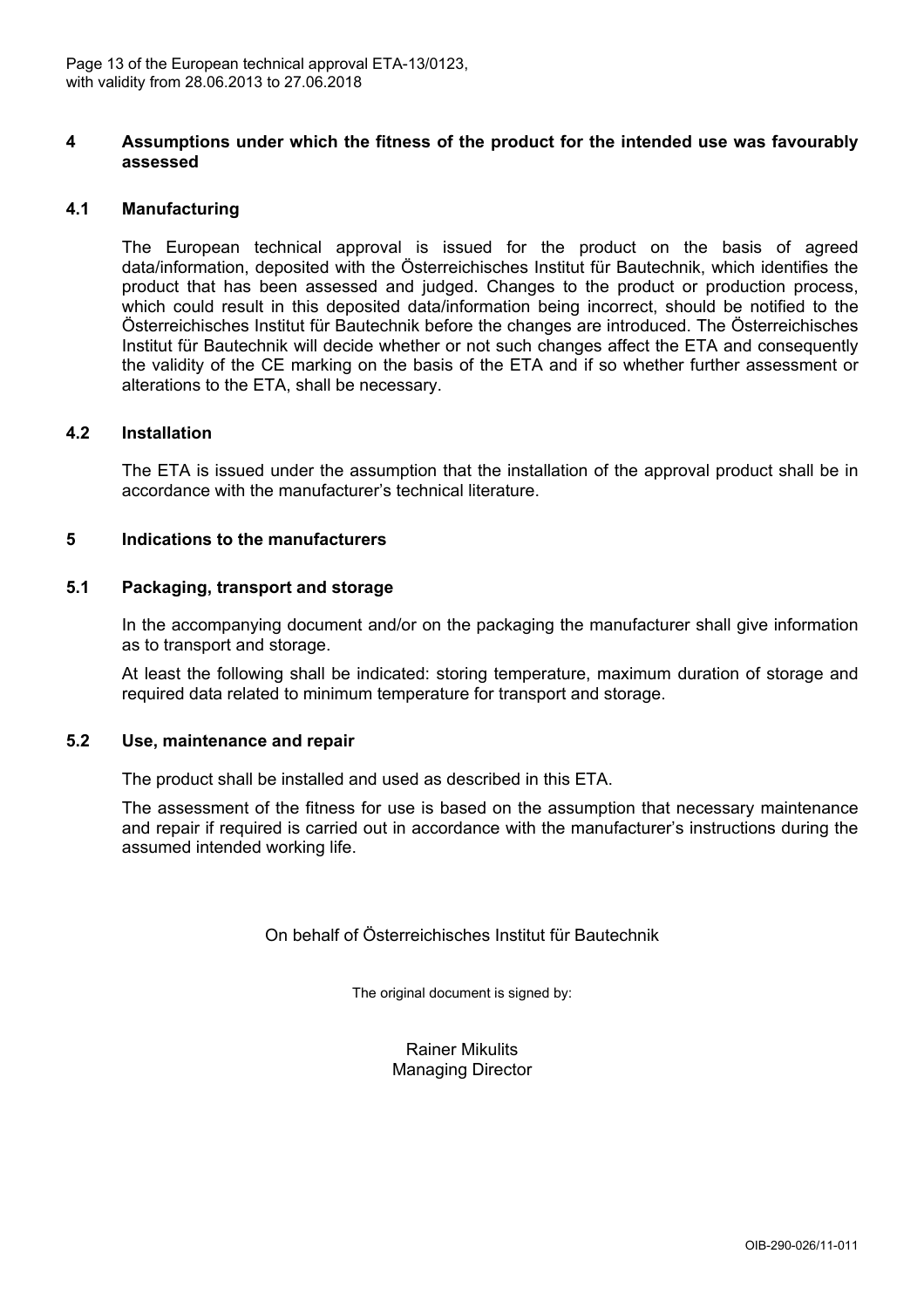

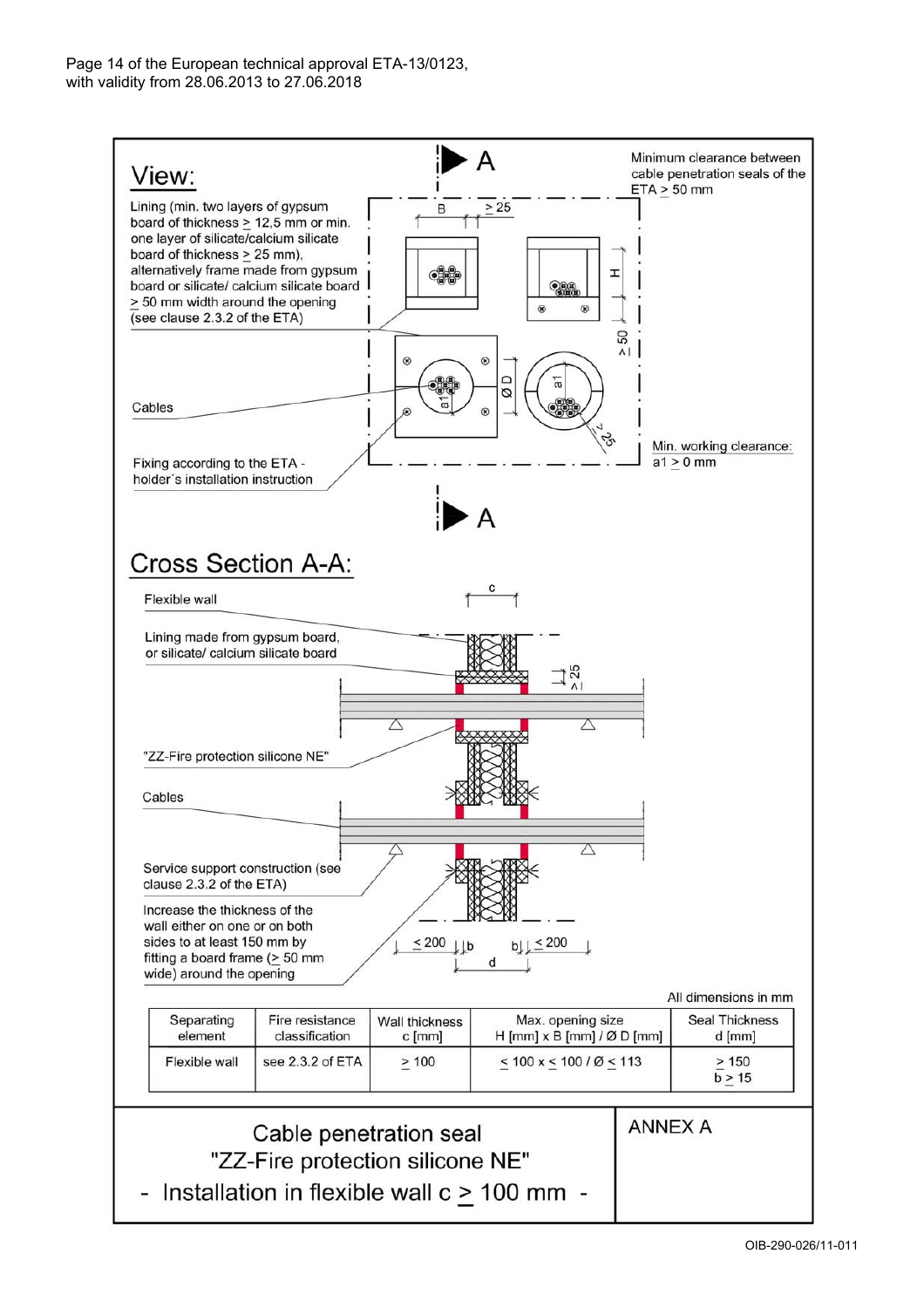

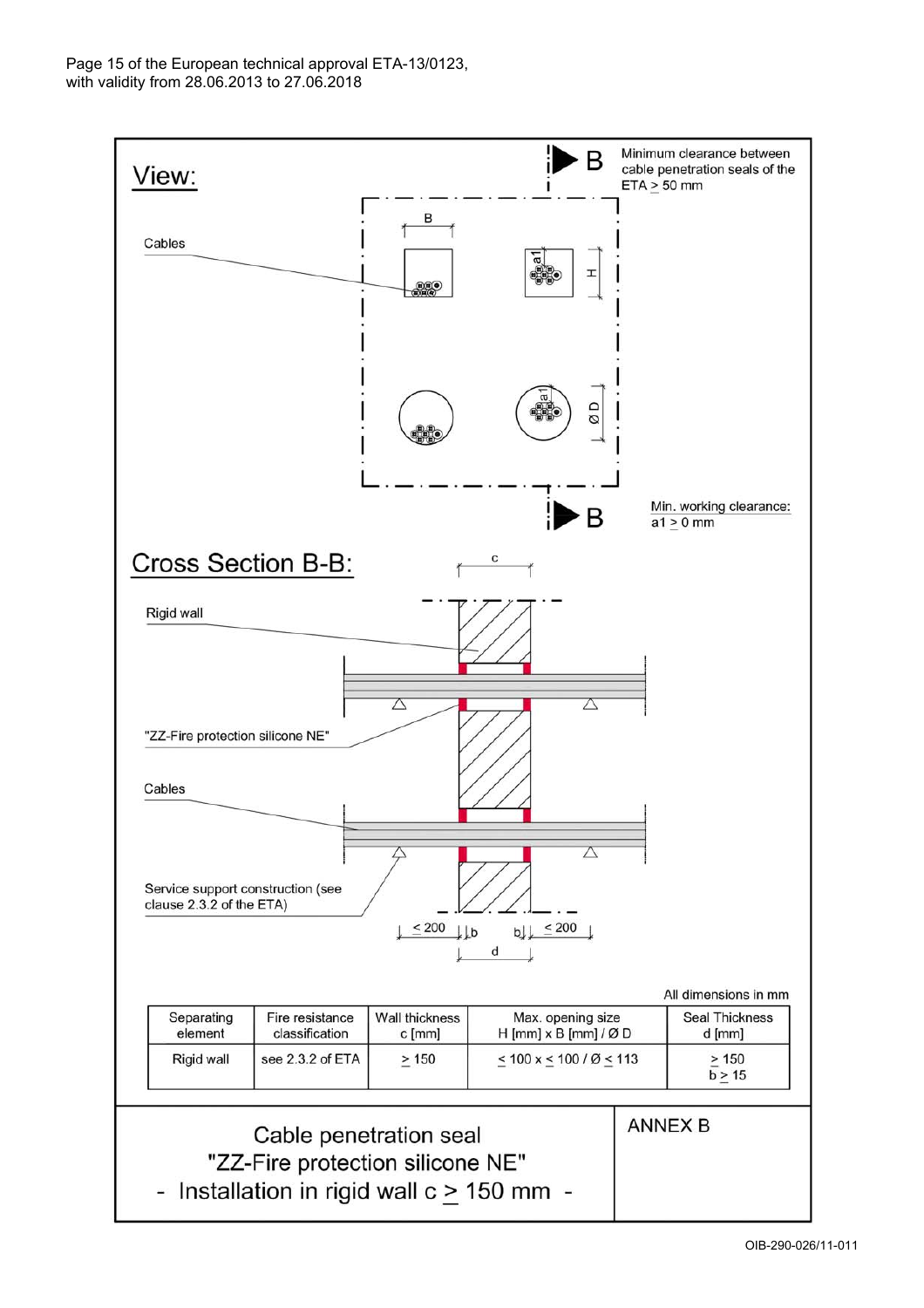